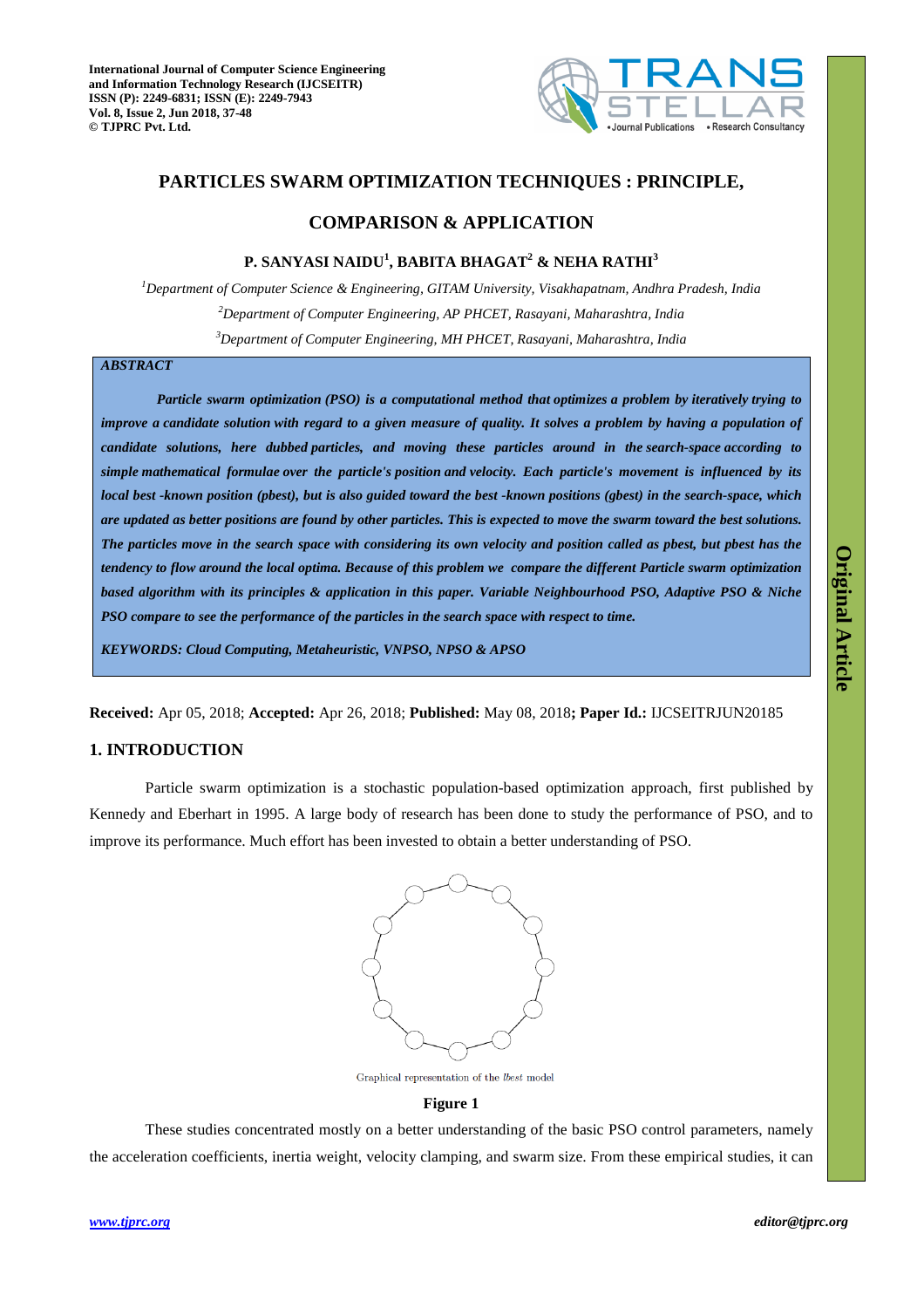be concluded that the PSO is sensitive to control parameter choices, specifically the inertia weight, acceleration coefficients and velocity clamping. Wrong initialization of these parameters may lead to divergent or cyclic behavior.



Graphical representation of the  $gbest$  model

#### **Figure 2**

To gain a better, general understanding of the behavior of particle swarms, in-depth theoretical analyses of particle movement in search space is necessary. A few theoretical studies of particle movement can be found, which concentrate on simplified PSO systems.



Graphical representation of the von Neumann model

### **Figure 3**

# **2. LITERATURE SURVEY**

In, James Kennedy and Russell Eberhart **[17]** Particle swarm optimization as developed by the authors comprises a very simple concept, and paradigms can be implemented in a few lines of computer code. It requires only primitive mathematical operators and is computationally inexpensive in terms of both memory requirements and speed. Early testing has found the implementation to be effective with several kinds of problems. This paper discusses the application of the algorithm to the training of artificial neural network weights.

In, Hui Zhan, Jun Zhang [15] An adaptive particle optimization (APSO) that features better search efficiency that classical particle swarm optimization (PSO) is presented. More importantly, it can perform a global search over the entire search space with faster convergence speed. The APSO consists of two steps, including exploration, exploitation, convergence and jumping out in each generation. It enables the automatic control of inertia weight, acceleration coefficient, and other algorithm parameters at runtime to improve the search efficiency and convergence speed.

In, Julio Barrera and Carlos A. Coello-Coello [28], we will review the most representative PSO-based approaches that have been proposed to deal with multimodal optimization problems. Such approaches include the simple introduction of powerful mutation operators, schemes to maintain diversity that was originally introduced in the genetic algorithms literature (e.g., niching), the exploitation of local topologies, the use of species, and clustering, among others.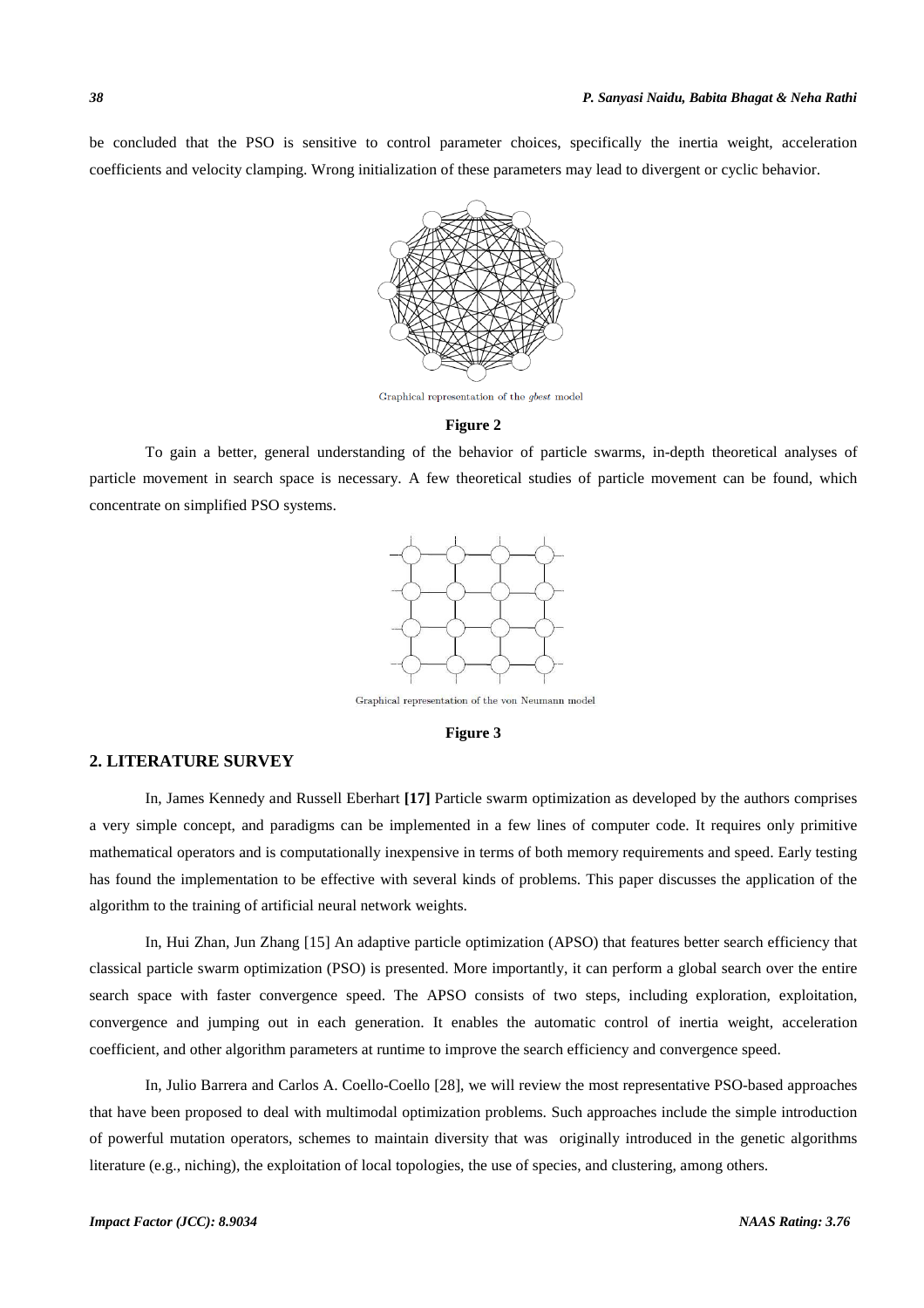#### *Particles Swarm Optimization Techniques : Principle*, *39 Comparison & Application*

In Pierre Hansen, Nenad Mladenovic [27]they examine a relatively unexplored approach to the design of heuristics, change of neighborhood in the search. Using semantically this idea and very little more i.e only a local search routine leads to a new metaheuristic, which is widely applicable. We call this approach variable neighborhood search (VNS). Contrary to other metaheuristic based on local search method, VNS does not follow a trajectory but explores increasingly distant neighborhoods of the current incumbent solution, and jumps from this solution to a new one if and only if an improvement has been made.

# **3. PSO**

#### **Canonical PSO Model**

The canonical PSO algorithm was inspired from the behavior of bird flocking and fish schooling [1] [2] [3]. The two main factors that characterize the status of a particle in the search space are its position and velocity. Eq. (1) is used to update the velocity and Eq. (2) is used to determine the new position by adding the previous position and the new velocity [7].

$$
h_{iq}(t+1) = I h_{iq}(t) + ac_1 r_1 (g_{iq}^*(t) - g_{iq}(t)) + ac_2 r_2 (g_q^*(t)) - g_{iq}(t)
$$
\n(1)

$$
g_{iq}(t+1) = g_{iq}(t) + h_{iq}(t+1)
$$
\n(2)

In eq. (1) and eq. (2),  $h_{iq}$ ,  $g_{iq}$ ,  $g_{iq}^*(t)$  and  $g_q^*(t)$  are the velocity of particle *i*, a position of the particle, previous best position and the best location among all particles in the population respectively. Here  $r_1$  and  $r_2$  are the random functions within a range  $[0,1]$  and  $ac_1$  and  $ac_2$  are the two positive constant parameters called acceleration coefficients, which reduce the maximum step size of the particle. The desirable results can be obtained by selecting  $ac_1 \geq ac_2$  with  $ac_1 + ac_2 \leq 4$  and *I* denotes the inertia factor, while progress the algorithm its value gets reduces from 1.0 to 0.

In order to monitor the particle in search space area, the maximum movement of velocity in one iteration and the position of the particle is limited within the range as in eq. (3) and eq. (4) as,

$$
h_{iq} = sign(h_{iq}) \min(|h_{iq}|, h_{\max})
$$
\n(3)

$$
g_{i,q} = sign(g_{i,q})min(|g_{i,q}|, g_{max})
$$
\n(4)

Here,  $h_{\text{max}}$  is the maximum velocity and  $g_{\text{max}}$  is the maximum solution variable.

Algorithm 1: The Pseudo Code for PSO Algorithm is explained in Algorithm 1 as Follows:

## **Algorithm 1: Pseudo Code of PSO Algorithm**

| Input: N, I, $ac_1$ and $ac_2$ , $r_1$ and $r_2$ , $h_i$ , $g_i$ . |
|--------------------------------------------------------------------|
| Output: gbest                                                      |
| Begin                                                              |
| Initialize $N$ number of particles.                                |
| For each particle $i \in N$ ,                                      |
| Initialize velocity $h_i$ and position $g_i$ randomly              |
| Evaluate $g_i$ by determining $f(g_i)$ using eq. (6)               |
| if $f(g_i) < f(pbest_i)$ for each particle i, then                 |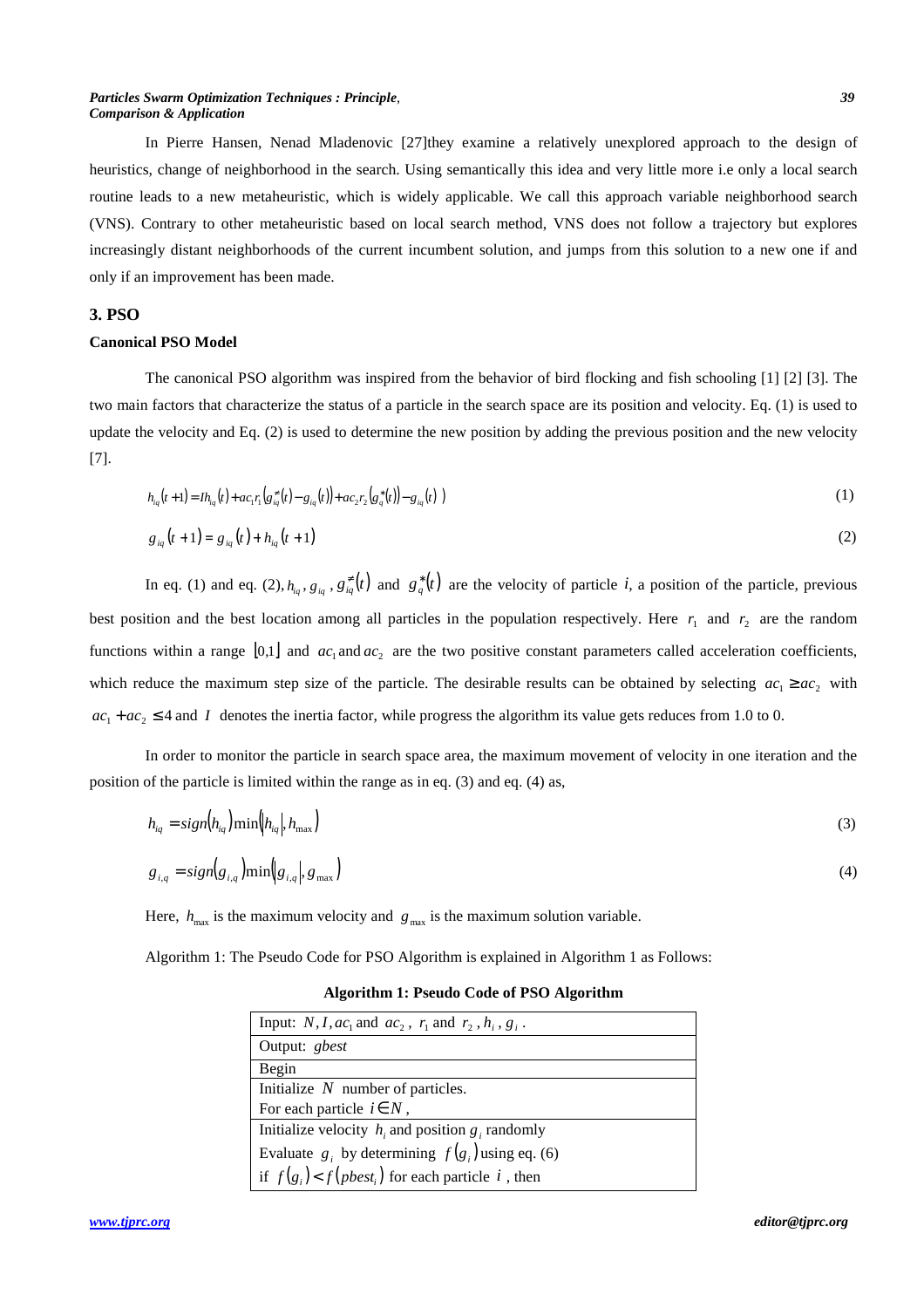| Algorithm 1: Contd.,                                                      |
|---------------------------------------------------------------------------|
| $pbest_i = g_i$ for each particle i                                       |
| end if                                                                    |
| if $\min\{f(\text{pbest}_i)\}\ \forall \ i < f(\text{gbest})$ then        |
| $gbest = pbest^*$                                                         |
| end if                                                                    |
| Update the particle's position and velocity using eq. $(7)$ and eq. $(8)$ |
| end for                                                                   |
| $t = t + 1$                                                               |
| Until $t > Max$ _ iterations                                              |

Generally, the PSO algorithm [4] [5] [6] has two basic updating models namely gbest model and pbest model. According to eq. (1), the global best (gbest) position  $g_q^*(t)$  is the best particle (obtained by means of fitness function) till the  $t^{\text{th}}$  iteration and the local best solution (pbest)  $g_{iq}^{\neq}(t)$  is the best  $i^{\text{th}}$  particle in the  $t^{\text{th}}$  iteration and it is given in eq. (11),

$$
g_i^* = \arg \min_{i=1}^N \left( f(g_i^*(t-1)) f(g_i(t)) \right) \tag{5}
$$

The gbest and pbest along with  $r_1$  and  $r_2$  control the effect of new particle velocity. Generally, gbest model converges quickly than the pbest model, and also it has the tendency to confine in local optima but pbest model has the tendency to flow around the local optima.

## **Variable Neighbourhood Particle Swarm Optimization Algorithm (VNPSO)**

VNPSO algorithm, which is a recent metaheuristic algorithm [7] inspired from VNS that depends on the growing size of the neighborhood to find the better local optima using some strategies. VNS getaway from the problem of current local minimum  $g^*$  by beginning the local searches from the initiating points experienced from the neighborhood of  $g^*$ , that increases its size repeatedly until it founds better local minima than the current one. If the velocity of the particle is dropped below the threshold  $ve_t$ , then the new velocity is set using the eq. (6),

$$
ve_{iq}(t) = Wv\varphi + a\varphi_{iq}(t-1) - g_{iq}(t-1)\varphi + ac_2r_2(g_q^*(t-1) - g_{iq}(t-1))
$$
\n<sup>(6)</sup>

$$
ve_{1} = \begin{cases} ve_{iq} & if \quad |ve_{iq}| \ge ve_{i} \\ u_{d}ve_{\text{max}}/2 & if \quad |ve_{iq}| < ve_{i} \end{cases}
$$
 (7)

In eq. (7),  $u_d$  represents uniform random distribution function,  $ve_{\text{max}}$  is the maximum velocity and  $ve_{u_q}$  is the velocity of  $i^h$  particle with a dimension q. The value of two parameters  $ve_t$  and  $\rho$  are correlated with the performance of the algorithm. If *<sup>t</sup> ve* is large, then the period of oscillation gets reduced and it increases the probability that the particles jump over the local minima for the same number of iterations and also it prevents the particle from converging by keeping the particles in the fast flying state. These processes are repeated until it satisfies the termination criteria.

The pseudo code of VNPSO is summarized in given as Algorithm 2 in the paper.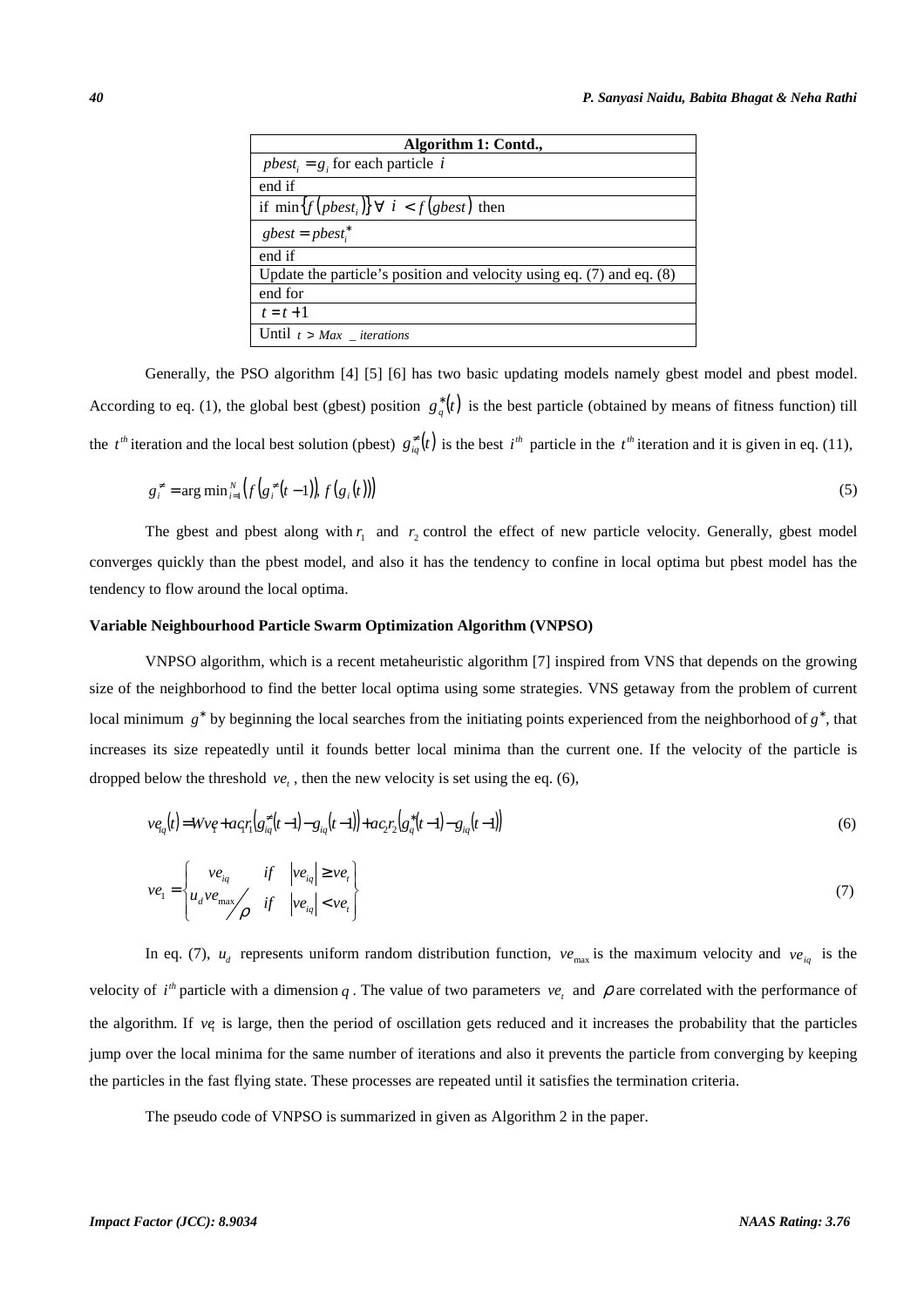|  |  |  | Algorithm 2: Pseudo code Of VNPSO Algorithm |
|--|--|--|---------------------------------------------|
|  |  |  |                                             |

| Initialize $N$ number of particles.                                                |
|------------------------------------------------------------------------------------|
| For each particle $i \in N$ and each dimension q,                                  |
| Initialize velocity $h_i$ and position $g_i$ randomly.                             |
| Set <i>Nohope</i> = $0$ // Flag of iterations without improvement                  |
| If the end criteria is not met,                                                    |
| Evaluate each particle's position depending upon their fitness function            |
| If the global best position $g^*(t)$ is improved, then <i>Nohope</i> = 0, or else, |
| $Nohope = Nohope + 1$                                                              |
| Set the local best position,                                                       |
| end if                                                                             |
| If <i>Nohope</i> $\lt$ 10, then                                                    |
| Update the particle's position and velocity                                        |
| Else                                                                               |
| Update the particle's position and velocity                                        |
| end if                                                                             |
| end if                                                                             |
| $t = t + 1$                                                                        |
| Until $t > Max$ _ iteration                                                        |

#### **Adaptive Particle Swarm Optimization Algorithm (APSO)**

Accelerating convergence speed and avoiding the local optima have become the two most important and appealing goals in PSO research. However, so far, it is seen to be difficult to simultaneously achieve both goals. For example, the comprehensive-learning PSO (CLPSO) in [8] focuses on avoiding the local optima but brings in a slower convergence as a result. To achieve both goals, adaptive PSO (APSO) is formulated. Adaptive parameter control strategies can be developed based on the identified evolutionary state and by making use of existing research results on inertia weight [9]–[12] and acceleration coefficients [13]–[16]. It can perform a global search over the entire search space with faster convergence speed. The APSO consists of two main steps. First, by evaluating the population distribution and particle fitness, areal-time evolutionary state estimation procedure is performed to identify one of the following four defined evolutionary states, including exploration, exploitation, convergence, and jumping out in each generation. It enables the automatic control of inertia weight, acceleration coefficients, and other algorithmic parameters at runtime to improve the search efficiency and convergence speed. Then, an elitist learning strategy is performed when the evolutionary state is classified as convergence state. The strategy will act on the globally best particle to jump out of the likely local optima.

$$
v_i^d = w v_i^d + c_1 \text{rand}_1^d (p\text{Best}_i^d - x_i^d) + c_2 \text{rand}_2^d (n\text{Best}_i^d - x_i^d)
$$
\n(8)\n
$$
x_i^d = x_i^d + v_i^d
$$
\n(9)

During the evolutionary process, the velocity and position of particle ion dimension d are updated as where  $\omega$  is the inertia weight [9], c1 and c2 are the acceleration coefficients [2], and randd1 and randd2 are two uniformly distributed random numbers independently generated within  $[0, 1]$  for the  $d<sup>th</sup>$  dimension  $[1]$ .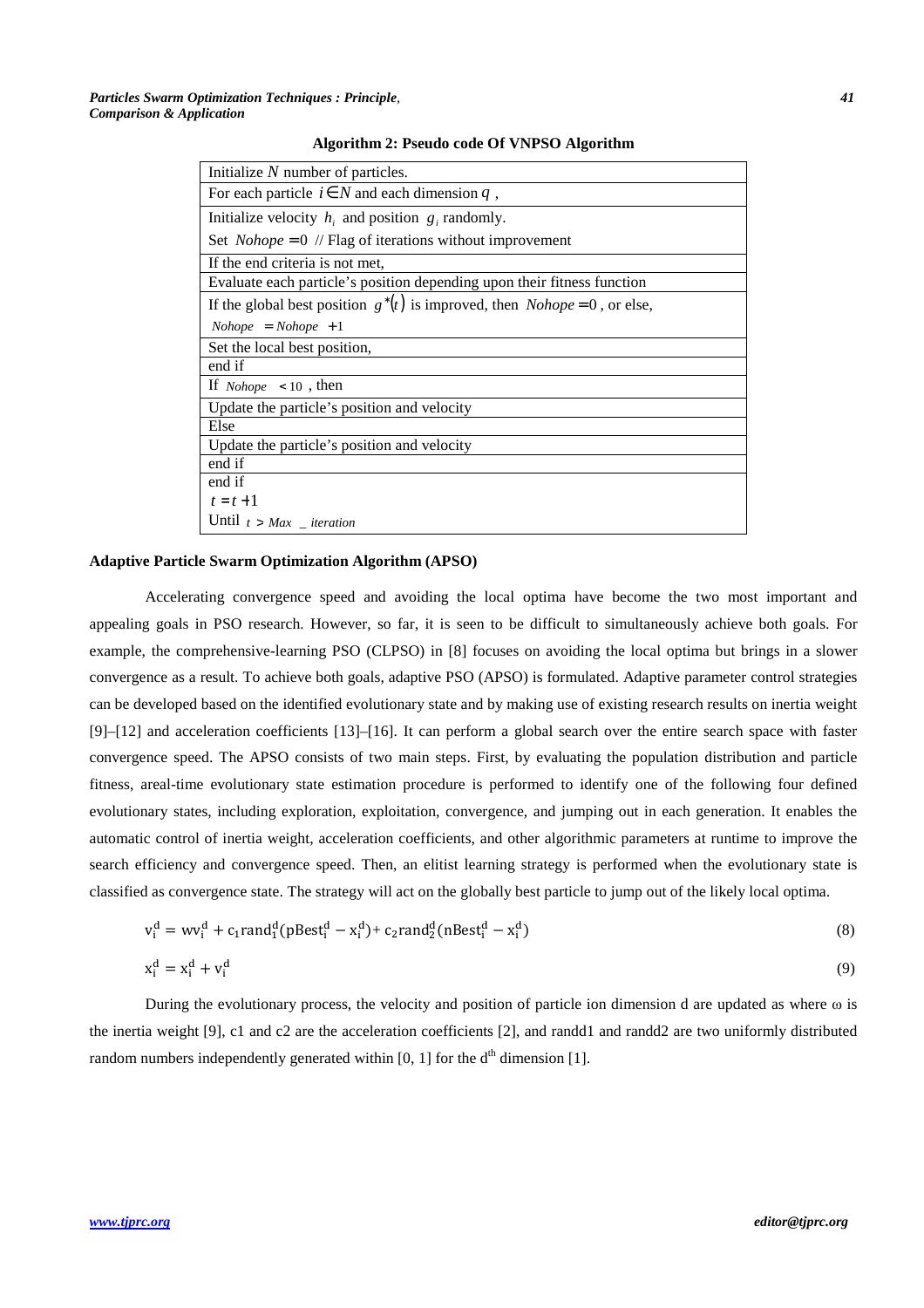**Algorithm 3: Pseudo Code of APSO Algorithm**

| Procedure Proposed Algorithm                                |
|-------------------------------------------------------------|
| begin                                                       |
| Initialization swarms                                       |
| Repeat                                                      |
| adopt swarms number according to free swarms                |
| for each swarm do                                           |
| if a change is detected in the environment then             |
| evaluate all pbests then regenerate particles randomly in a |
| hyper sphere with radius r centered at gbest and update     |
| pbests                                                      |
| update gbest                                                |
| else                                                        |
| if swarm is the best swarm                                  |
| do local search around gbest in hyper sphere with radius r  |
| and update only gbest                                       |
| end if                                                      |
| For each particle in swarm do                               |
| update particle position                                    |
| update pbest and gbest                                      |
| end-for                                                     |
| end-if                                                      |
| test for converge                                           |
| end-for                                                     |
| $r_{\rm excl}$ =fcmdist                                     |
| for each pair of swarms m and n, $m$ $>$ n do               |
| test for conflict if there is delete worse swarm            |
| end-for                                                     |
| until a maximum number of fitness evaluations is reached    |
| end.                                                        |

## **Niche Particle Swarm Optimization Algorithm (NPSO)**

The NichePSO algorithm was proposed in [12]. This approach uses the Guaranteed Convergence Particle Swarm Optimizer from van den Bergh and Engelbrecht [13] together with the gbest model, aiming to prevent premature convergence of the particles. Additionally, the cognition only model is used to encourage the local search of the particles. The method used to identify niches in the NichePSO algorithm is based on keeping track of the changes in the fitness value of the particles. If a particle does not show any change within a certain number of iterations, a niche is created, containing the particle and its closest topological neighbor. The Euclidean distance is used to determine the closeness of the particles so that the closest topological neighbor to the particle selected is the particle within the minimum distance to it. A niche radius is computed for each sub-swarm. This radius is the maximum distance between the particles in the sub-swarm and is described in equation (10).

$$
rj = max{ {\|Sxj, g - Sxj, i\|}}
$$
 (10)

This radius is used for adding particles to a sub-swarm and to merge two sub-swarms. If a particle has a distance less than rj to the initial particle in a sub-swarm, then the particle is absorbed in the sub-swarm. If the distance between the initial particles of two sub-swarm is less than the sum of its radius, then the sub-swarms are merged. This condition is described in equation (11).

$$
\|\mathrm{Sxj1},\mathrm{g}-\mathrm{Sxj2},\mathrm{g}\|<\!\!\mathrm{(rj1+rj2)}\tag{11}
$$

If a sub-swarm has converged to an optimum it is possible that its radius rj has a value of zero. In this case, it is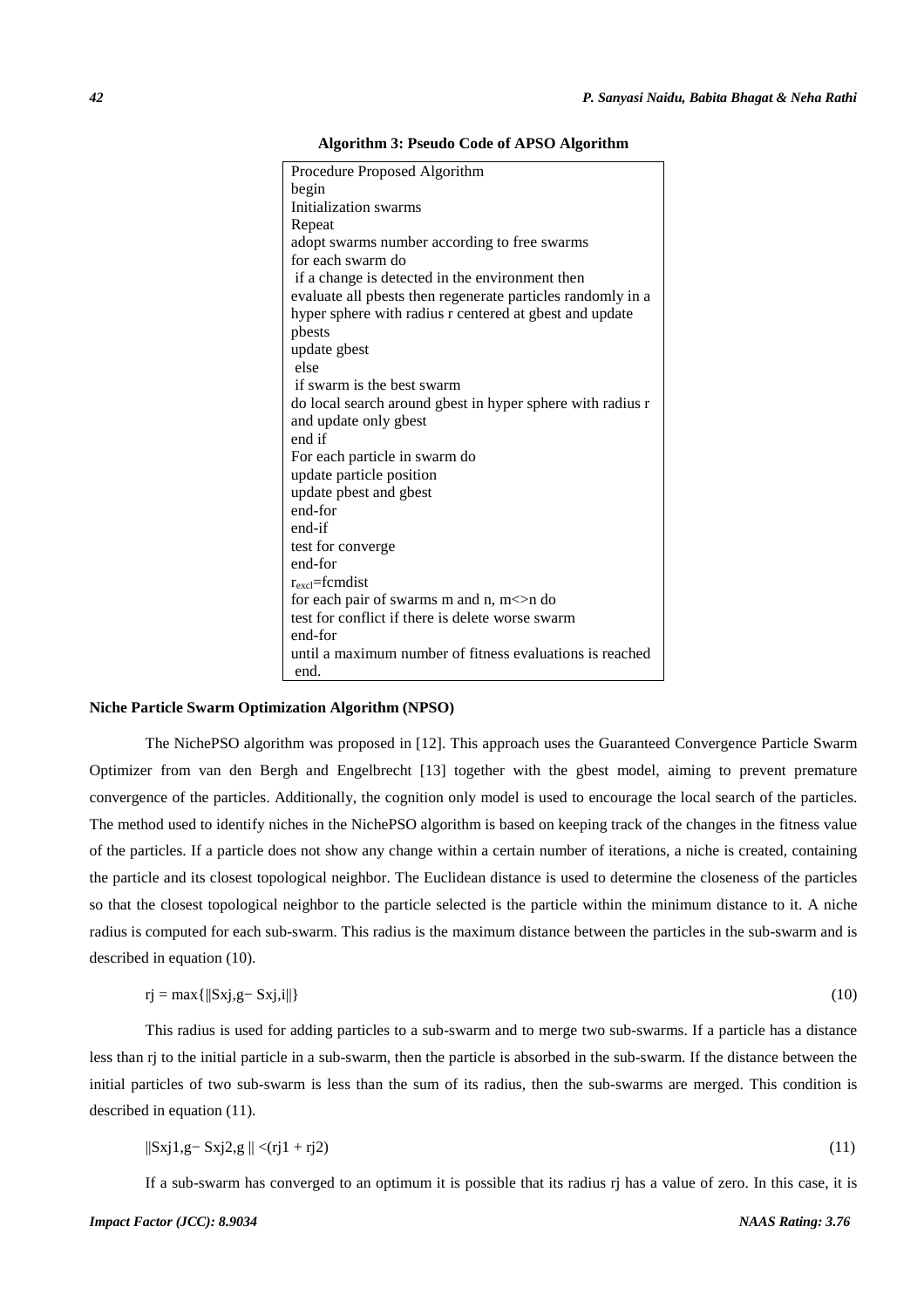#### *Particles Swarm Optimization Techniques : Principle*, *43 Comparison & Application*

difficult to determine the merge of two sub-swarms. A threshold value  $\mu$  is given and if the distance between initial particles of sub-swarms with a radius close to zero is less than  $\mu$ , then the sub-swarms are merged. This is expressed in equation (12).

$$
||\text{Sxj1},g-\text{Sxj2},g||<\mu
$$
\n
$$
(12)
$$

The NichePSO algorithm does not require knowing ahead of time the number of optima of the function. Also, it does not require setting up a fixed radius for the niches. However, it depends on a minimum threshold to determine when a particle does not show changes and a new niche can be created. It also depends on a minimum distance to determine when two sub-swarms that are close to converging to an optimum can be merged.

| Algorithm 4: Pseudo Code of NPSO Algorithm |  |  |  |  |
|--------------------------------------------|--|--|--|--|
|--------------------------------------------|--|--|--|--|

| Initialize 1 main particle swarm;                                                |
|----------------------------------------------------------------------------------|
| Train main swarm particles using the cognition only model;                       |
| Update fitness of each main swarm particle;                                      |
| For each sub-swarm do                                                            |
| Train sub-swarm particles using one iteration of the GCPSO algorithm;            |
| Update each particle's fitness;                                                  |
| Update swarm radius;                                                             |
| end                                                                              |
| If possible, merge sub-swarms;                                                   |
| Allow sub-swarms to absorb any particles from the main swarm that moved into it; |
| Search the main swarm for any particle that meets the partition criteria;        |
| If any is found, then create a new sub-swarm with this particle and its closest  |
| neighbor;                                                                        |

## **4. COMPARISON OF PSO WITH OTHER EVOLUTIONARY METHODS**

Angeline in 1998 [21] did an early study to compare the particle swarm approach and evolutionary computation in terms of their performance in solving four nonlinear functions, which have been well-studied in the evolutionary optimization literature. He concluded that the performance of the two methods was competitive. Particularly, PSO often locates the near-optimum significantly faster than by evolutionary optimization but cannot dynamically adjust its velocity step size to continue optimization.

Kennedy and Spears [22] compared the PSO algorithm with three versions of genetic algorithm (GA), without mutation; without crossover; and the standard GA which has a crossover, mutation, and selection, in a factorial time-series experiment. They found that all algorithms improved over time, but the PSO found the global optimum on every trial, under every condition. In short, PSO appears to be robust and shows superiority over all versions of GA in almost every cases.

Hasen et al. [23] examined the effectiveness of PSO in finding the true global optimal solution and made a comparison between PSO and GA in terms of their effectiveness and their computational efficiency by implementing statistical analysis and formal hypothesis testing. The performance comparison of the GA and PSO was implemented using a set of benchmark test problems as well as two problems of space system design optimization, namely, telescope array configuration and spacecraft reliability-based design. They showed that the difference in the computational effort between PSO and the GA was problem dependent. It appears that PSO outperforms GA by a large differential in computational efficiency when used to solve unconstrained nonlinear problems with 22 continuous design variables and with low efficiency differential when applied to constrained nonlinear problems with continuous or discrete design variables.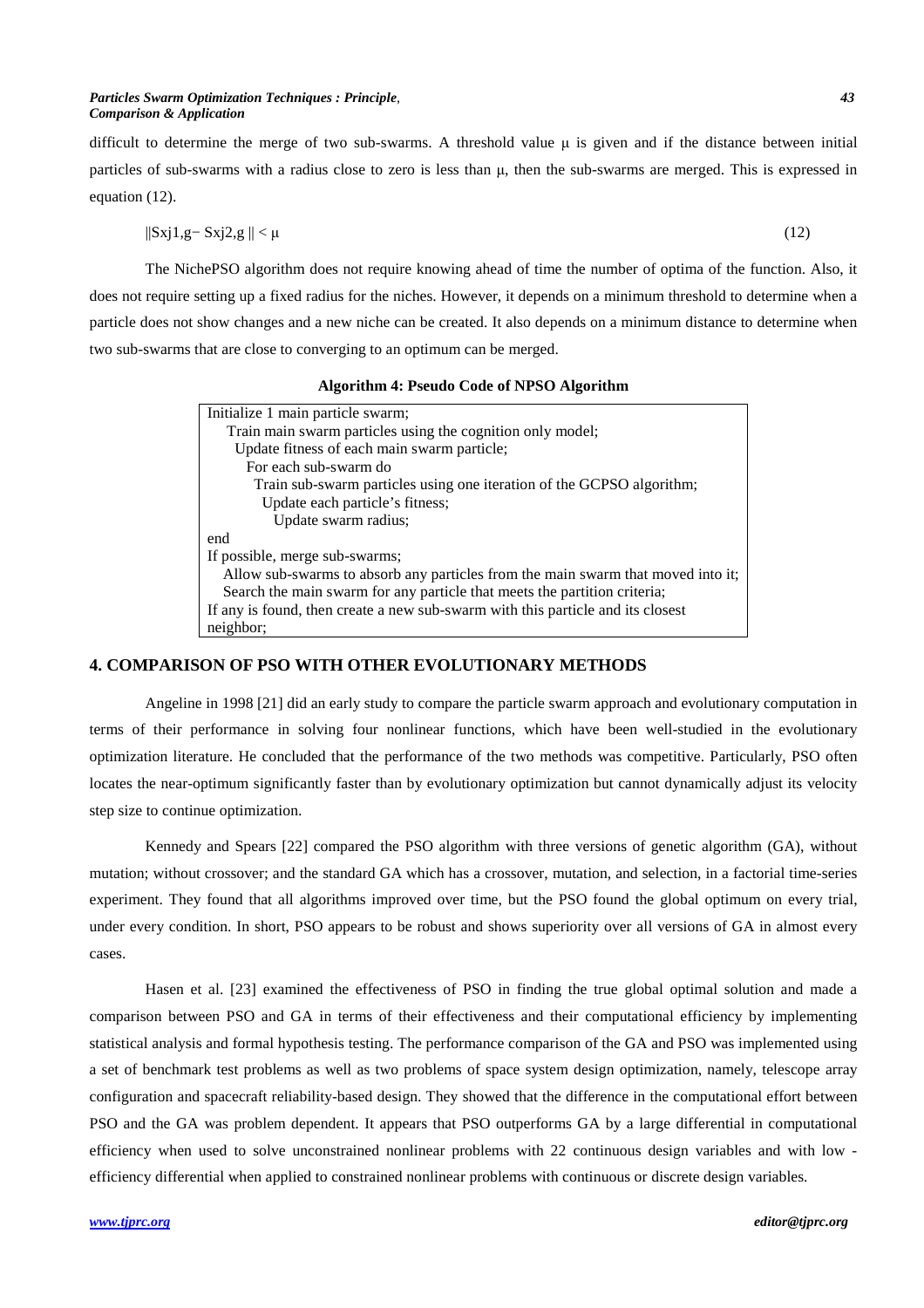Lee et al. [24] implemented PSO and compared it with GA to find technical trading rules in the stock market. It was found that PSO could reach the global optimal value with less iteration and kept equilibrium when compared to GA. Moreover, PSO showed the possibility of solving complicated problems without using the crossover, mutation, and other manipulations as in GA but using only basic equations.

Elbeltagi et al. [25] compared five evolutionary algorithms: GAs, Memetic Algorithms (MAs), PSO, and Shuffled Frog Leaping algorithm (SFL) in solving two benchmark continuous optimization test problems. The PSO method was generally found to perform better than the other algorithms in terms of the success rate and the solution quality while being second best in terms of the processing time.

Allahverdi and Al-anzi[26] conducted extensive computational experiments to compare the three methods: PSO, Tabu search, and Earliest Due Date (EDD) along with a random solution in solving an assembly flow shop scheduling problem. The computational analysis indicated that the PSO significantly outperformed the others for difficult problems.

# **5. APPLICATION**

### **Antennas Design**

The optimal control and design of phased arrays, broadband antenna design and modeling, reflector antennas, design of Yagi-Uda arrays, array failure correction, optimization of a reflectarray antenna, far-field radiation pattern reconstruction, antenna modelling, design of planar antennas, conformal antenna array design, design of patch antennas, design of a periodic antenna arrays, near-field antenna measurements, optimization of profiled corrugated horn antennas, synthesis of antenna arrays, adaptive array antennas, design of implantable antennas.

#### **Signal Processing**

Pattern recognition of flatness signal, the design of IIR filters, 2D IIR filters, speech coding, analog filter tuning, particle filter optimization, nonlinear adaptive filters, Costas arrays, wavelets, blind detection, blind source separation, localization of acoustic sources, distributed odor source localization and so on.

#### **Networking**

Radar networks, bluetooth networks, auto tuning for universal mobile telecommunication system networks, optimal equipment placement in mobile communication, TCP network control, routing, wavelength division multiplexed network, peer-to-peer networks, bandwidth and channel allocation, WDM telecommunication networks, wireless networks, grouped and delayed broadcasting, bandwidth reservation, transmission network planning, voltage regulation, network reconfiguration and expansion, economic dispatch problem, distributed generation, micro grids, congestion management, cellular neural networks, design of radial basis function networks, feed forward neural network training, product unit networks, neural gas networks, design of recurrent neural networks, wavelet neural networks, neuron controllers, wireless sensor network design, estimation of target position in wireless sensor networks, wireless video sensor networks optimization.

### **Biomedical**

Human tremor analysis for the diagnosis of Parkinson's disease, inference of gene regulatory networks, human movement biomechanics optimization, RNA secondary structure determination, phylogenetic tree reconstruction, cancer classification, and survival prediction, DNA motif detection, biomarker selection, protein structure prediction and docking,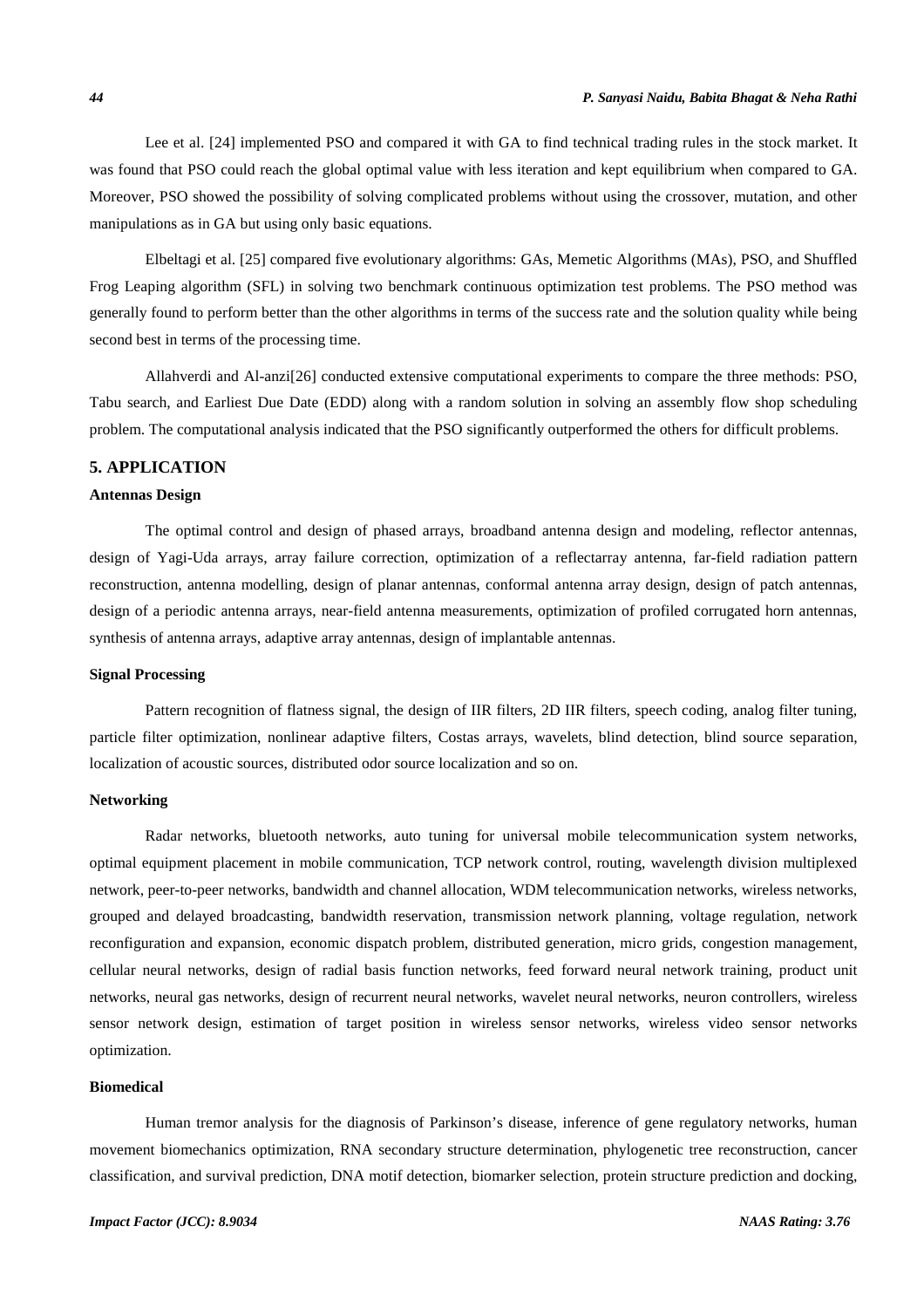### *Particles Swarm Optimization Techniques : Principle*, *45 Comparison & Application*

drug design, radiotherapy planning, analysis of brain magnetoencephalography data, electroencephalogram analysis, biometrics and so on.

### **Electronics and Electromagnetic**

On-chip inductors, configuration of FPGAs and parallel processor arrays, fuel cells, circuit synthesis, FPGAbased temperature control, AC transmission system control, electromagnetic shape design, microwave filters, generic electromagnetic design and optimization applications, CMOS RF wideband amplifier design, linear array antenna synthesis, conductors, RF IC design and optimization, semiconductor optimization, high-speed CMOS, frequency selective surface and absorber design, voltage flicker measurement, shielding, digital circuit design.

## **Robotics**

Control of robotic manipulators and arms, motion planning and control, odour source localization, soccer playing, robot running, robot vision, collective robotic search, transport robots, unsupervised robotic learning, path planning, obstacle avoidance, swarm robotics, unmanned vehicle navigation, environment mapping, voice control of robots, and so forth.

### **Design and Modelling**

Conceptual design, electro magnetics case, induction heating cooker design, VLSI design, power systems, RF circuit synthesis, worst case electronic design, motor design, filter design, antenna design, CMOS wideband amplifier design, logic circuits design, transmission lines, mechanical design, library search, inversion of underwater acoustic models, modeling MIDI music, customer satisfaction models, thermal process system identification, friction models, model selection, ultra wide band channel modeling, identifying ARMAX models, power plants and systems, chaotic time series modeling, model order reduction.

### **Image and Graphics**

Image segmentation, auto cropping for digital photographs, synthetic aperture radar imaging, locating treatment planning landmarks in orthodontic x-ray images, image classification, inversion of ocean color reflectance measurements, image fusion, photo time-stamp recognition, traffic stop-sign detection, defect detection, image registration, microwave imaging, pixel classification, detection of objects, pedestrian detection and tracking, texture synthesis, scene matching, contrast enhancement, 3D recovery with structured beam matrix, character recognition, image noise cancellation.

## **Power Generation and Controlling**

Automatic generation control, power transformer protection, power loss minimization, load forecasting, STATCOM power system, fault-tolerant control of compensators, hybrid power generation systems, optimal power dispatch, power system performance optimization, secondary voltage control, power control and optimization, design of power system stabilizers, operational planning for cogeneration systems, control of photovoltaic systems, large-scale power plant control, analysis of power quality signals, generation planning and restructuring, optimal strategies for electricity production, production costing, operations planning.

## **Fuzzy Systems, Clustering, Data Mining**

Design of neurofuzzy networks, fuzzy rule extraction, fuzzy control, membership functions optimization, fuzzy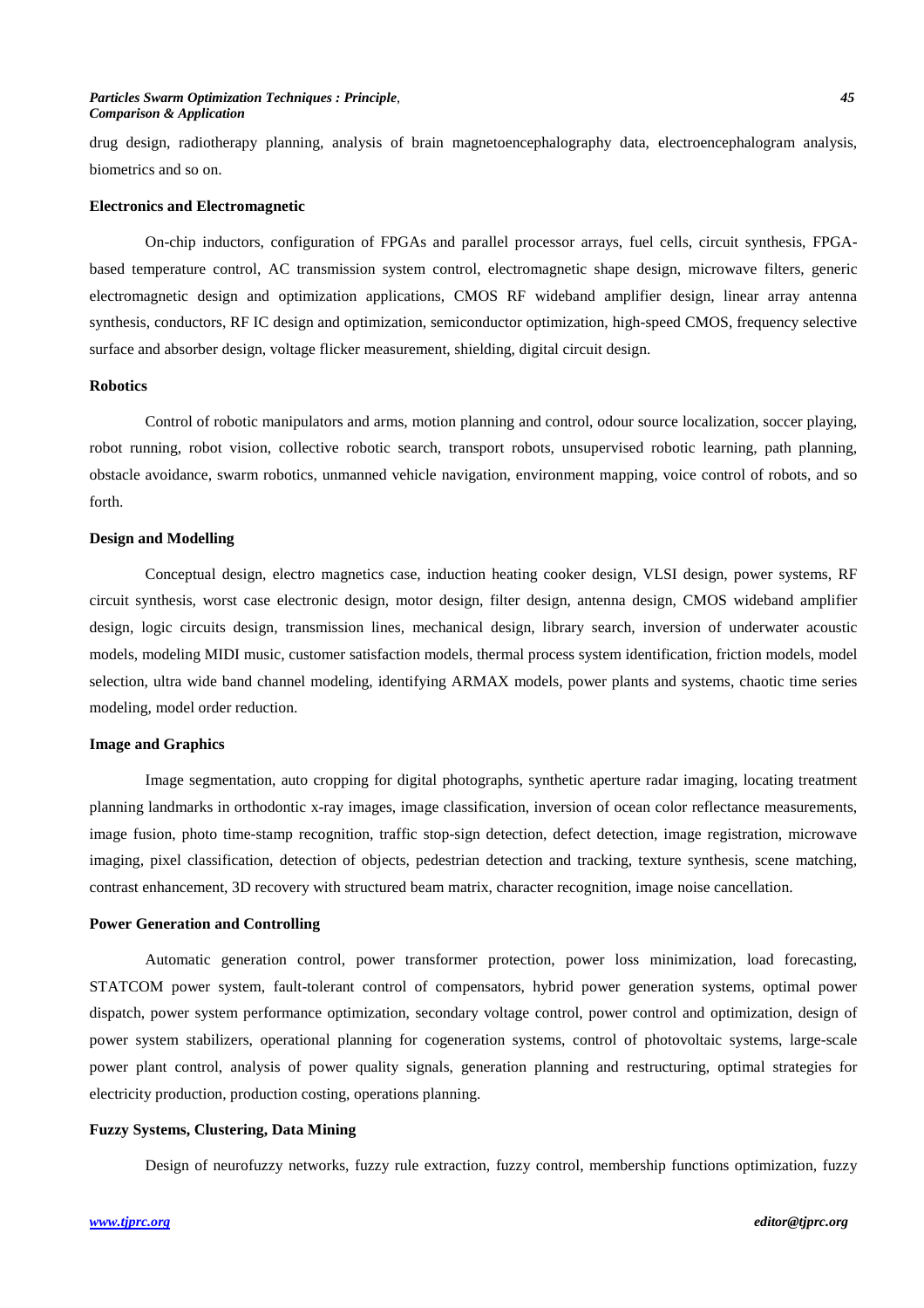modeling, fuzzy classification, design of hierarchical fuzzy systems, fuzzy queue management, clustering, clustering in large spatial databases, document and information clustering, dynamic clustering, cascading classifiers, classification of hierarchical biological data, dimensionality reduction, genetic-programming-based classification, fuzzy clustering, classification threshold optimization, electrical wader sort classification, data mining, feature selection.

### **Optimization**

Electrical motors optimization, optimization of internal combustion engines, optimization of nuclear electric propulsion systems, floor planning, travellingsales man problems, n-queens problem, packing and knapsack, minimum spanning trees, satisfiability, knights cover problem, layout optimization, path optimization, urban planning, FPGA placement, and routing.

### **Prediction and Forecasting**

Water quality prediction and classification, prediction of chaotic systems, stream flow forecast, ecological models, meteorological predictions, prediction of the flow stress in steel, time series prediction, electric load forecasting, battery pack state of charge estimation, predictions of elephant migrations, prediction of surface roughness in end milling, urban traffic flow forecasting and so on.

#### **6. CONCLUSIONS**

In this paper, we have explained the pseudo code of various PSO, like VNPSO, NPSO, APSO. We have compared it with PSO and applications of PSO is also explained in details to get the better idea of PSO .

#### *7. REFERENCES*

- *1. Zhanghui Liu and Xiaoli Wang, "A PSO-Based Algorithm for Load Balancing in Virtual Machines of Cloud Computing Environment," Advances in Swarm Intelligence, vol. 7331, pp. 142-147, 2012.*
- *2. Chitra, S., et al, "Local minima jump PSO for workflow scheduling in cloud computing environments," Lecture Notes in Electrical Engineering, pp. 1225- 1234, 2014.*
- 3. Mohammad Reza Bonyadi and ZbigniewMichalewicz, " Analysis of Stability, Local Convergence, and Transformation *Sensitivity of a Variant of the Particle Swarm Optimization Algorithm & IEEE Transactions on Evolutionary Computation, vol. 20, no. 3, pp. 370-385, 2016.*
- *4. Marco A. Montes de Oca, Thomas Stutzle, Mauro Birattari and MarcoDorigo, Frankenstein's PSO: A Composite Particle Swarm Optimization Algorithm, IEEE Transactions on Evolutionary Computation, vol. 13, no. 5, pp. 1120-1132, 2009.*
- *5. F. van den Bergh and A. P. Engelbrecht, & A Cooperative approach to particle swarm optimization & IEEE Transactions on Evolutionary Computation, vol. 8, no. 3, pp. 225-239, 2004.*
- *6. Rahim Saeidi, Hamid Reza SadeghMohammadi, Todor Ganchev and Robert David Rodman, Particle Swarm Optimization for Sorted Adapted Gaussian Mixture Models & IEEE Transactions on Audio, Speech, and Language Processing, vol. 17, no. 2, pp. 344-353, 2009.*
- *7. Hongbo Liu, Ajith Abraham, Vaclav Snasel and Sean McLoone, "Swarm scheduling approaches for work-flow applications with security constraints in distributed data-intensive computing environments," Information Sciences, vol. 192, pp. 228-243. June 2012.*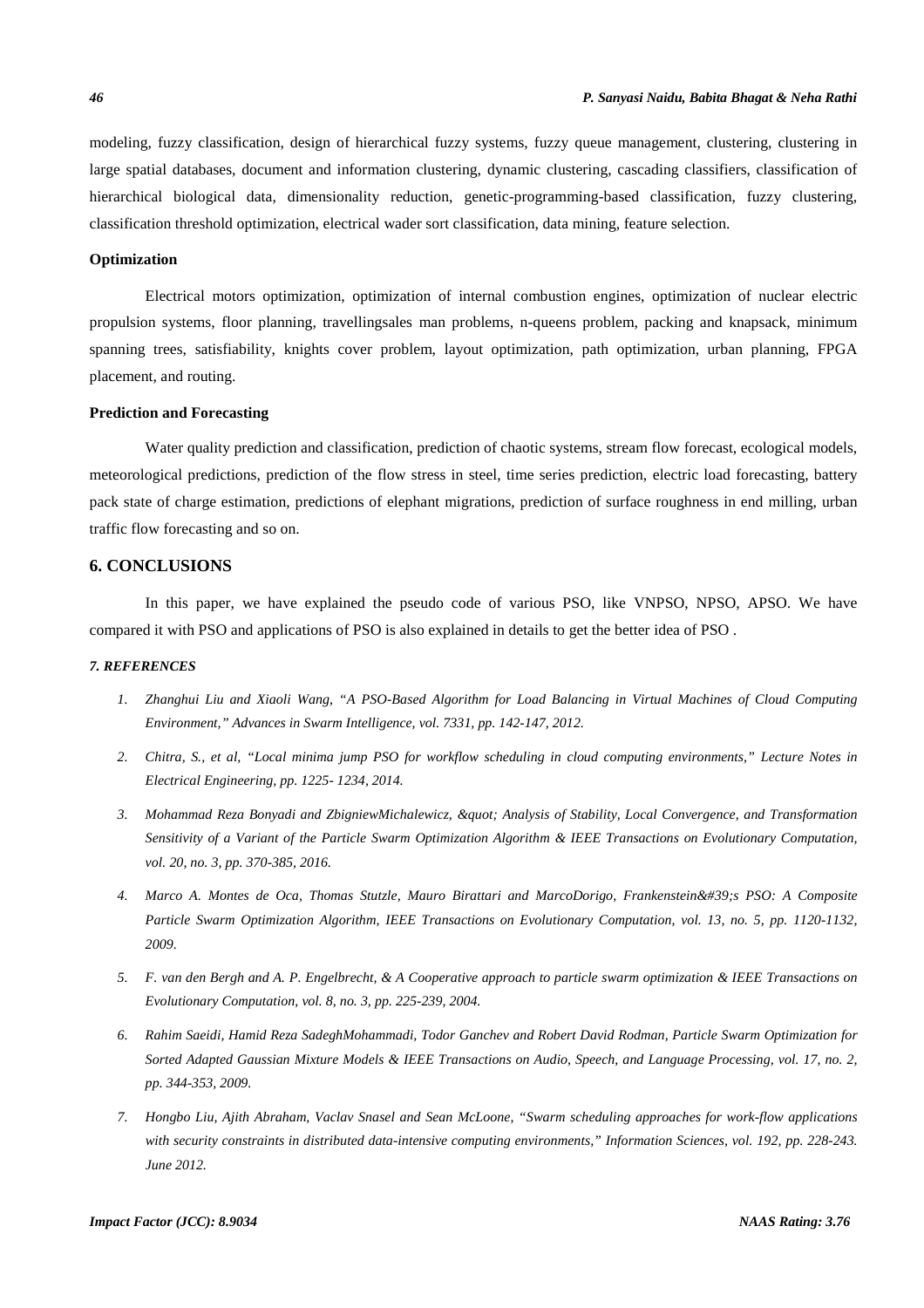#### *Particles Swarm Optimization Techniques : Principle*, *47 Comparison & Application*

- *8. J. J. Liang, A. K. Qin, P. N. Suganthan, and S. Baskar, "Comprehensive learning particle swarm optimizer for global optimization of multimodal functions," IEEE Trans. Evol. Comput., vol. 10, no. 3, pp. 281–295, Jun. 2006.*
- *9. Y. Shi and R. C. Eberhart, "A modified particle swarm optimizer," in Proc. IEEE World Congr. Comput. Intell., 1998, pp. 69– 73.*
- *10. Y. Shi and R. C. Eberhart, "Empirical study of particle swarm optimization," in Proc. IEEE Congr. Evol. Comput., 1999, pp. 1945–1950.*
- *11. A. Chatterjee and P. Siarry, "Nonlinear inertia weight variation for dynamic adaptation in particle swarm optimization," Comput. Oper. Res., vol. 33, no. 3, pp. 859–871, Mar. 2004.*
- *12. Y. Shi and R. C. Eberhart, "Fuzzy adaptive particle swarm optimization," in Proc. IEEE Congr. Evol. Comput., 2001, vol. 1, pp. 101–106.*
- *13. A. Ratnaweera, S. Halgamuge, and H. Watson, "Particle swarm optimization with self-adaptive acceleration coefficients," in Proc. 1st Int. Conf. Fuzzy Syst. Knowl. Discovery, 2003, pp. 264–268.*
- *14. A. Ratnaweera, S. Halgamuge, and H. Watson, "Self-organizing hierarchical particle swarm optimizer with time-varying acceleration coefficients," IEEE Trans. Evol. Comput., vol. 8, no. 3, pp. 240–255, Jun. 2004.*
- *15. Chowdhury, Aditya, and Vishnu G. Nair. "On the application of particle swarm optimization in minimum time launch vehicle trajectory optimization problem." International Journal of Mechanical and Production Engineering Research and Development 7.5 (2017): 359-366.*
- *16. T. Yamaguchi and K. Yasuda, "Adaptive particle swarm optimization: Self-coordinating mechanism with updating information," in Proc. IEEE Int. Conf. Syst., Man, Cybern., Taipei, Taiwan, Oct. 2006, pp. 2303–2308.*
- *17. P. K. Tripathi, S. Bandyopadhyay, and S. K. Pal, "Adaptive multi-objective particle swarm optimization algorithm," in Proc. IEEE Congr. Evol. Comput., Singapore, 2007, pp. 2281–2288.*
- *18. J. Kennedy and R. C. Eberhart, "Particle swarm optimization," in Proc. IEEE Int. Conf. Neural Netw., Perth, Australia, 1995, vol. 4, pp. 1942–1948.*
- *19. R. C. Eberhart and J. Kennedy, "A new optimizer using particle swarm theory," in Proc. 6th Int. Symp. Micromachine Human Sci., Nagoya, Japan, 1995, pp. 39–43.*
- *20. Brits, R., Engelbrecht, A., van den Bergh, F.: A Niching Particle Swarm Optimizer. In Wang, L., Tan, K.C., Furuhashi, T., Kim, J.H., Yao, X., eds.: Proceedings of the 4th Asia-Pacific Conference on Simulated Evolution and Learning (SEAL'02). Volume 2., Orchid Country Club, Singapore, Nanyang Technical University (November 2002) 692–696.*
- *21. Alsoufi, Mohammad S., and Mohammed Yunus. "Effect of Heat Treatment on Stress Corrosion cracking Resistance of Al-Zn-Mg-Cu Alloy Used in Aerospace Engineering Applications."*
- *22. van den Bergh, F., Engelbrecht, A.: A new locally convergent particle swarm optimiser. In: 2002 IEEE International Conference on Systems, Man and Cybernetics. Volume 3., IEEE Press (October 2002)*
- *23. Angeline, P. J., "Evolutionary Optimization Versus Paricle Swarm Optimization: Philosophy and Performance Differences," Lecture Notes in Computer Science, pp. 601-610, 1998.*
- *24. Kennedy, J., and Spears, W. M., "Matching Algorithms to Problems: an Experimental Test of the Particle Swarm and some Genetic Algorithms on the Multimodal Problem generator," Proceedings of the IEEE International Conference on Evolutionary Computation, Anchorage, AK, pp. 78–83, 1998.*